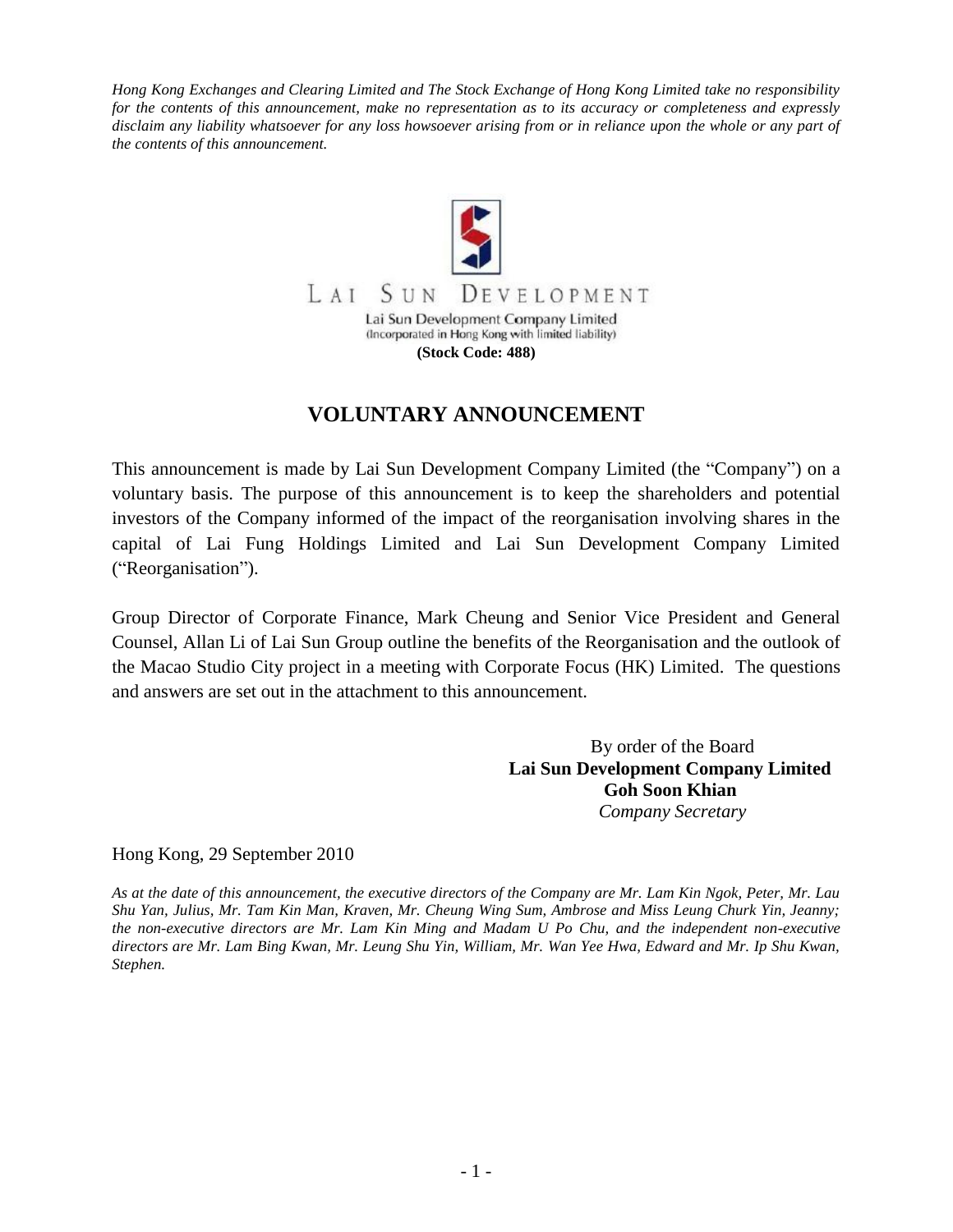

## **Questions and answers concerning the benefits of the Group Restructuring and the outlook of the Macao Studio City project provided by Corporate Focus (HK) Limited and Group Director of Corporate Finance, Mr. Mark Cheung and Senior Vice President and General Counsel, Mr. Allan Li of Lai Sun Group**

Corporate restructuring has impacted and transformed vast numbers of companies around the world. In practical terms, restructuring may involve reducing or renegotiating the firm's department, cutting operating expenses, altering the firm's portfolio of business by selling or acquiring assets or changing the firm's equity ownership structure. Generally, firms restructureeven in good economic times-to improve their financial performance, exploit new strategic opportunities and improve their public market valuations which benefit the shareholders ultimately.

Corporate Focus (HK) Limited  $\left(\bigoplus_{k=1}^{\infty} A_k\right)$ , talked to Group Director of Corporate Finance, Mark Cheung and Senior Vice President and General Counsel, Allan Li of Lai Sun Group, a renowned enterprise, about the impact of restructuring to the Group and update on the Macao Studio City project.

- What is the main purpose of the Shares Swap transaction? How could the Group and shareholders benefit from the Shares Swap transaction?
- A. The ultimate purpose of any form of company restructuring is to create shareholder value, and that is precisely the primary focus of this restructuring exercise. We can accomplish this objective by unlocking the cross-shareholding between LSD and eSun.

The cross-shareholding has created a lot of accounting inefficiencies and has made it very confusing for investors to fully comprehend the intrinsic value of LSD, eSun, and the other two listed companies.

We believe that shareholders of LSG, LSD, eSun and Lai Fung will benefit from this restructuring. And the reasons are:

- (a) It enables all four listed companies in the group to engage in a wider array of capital markets activities, and by that I mean, both equity capital markets and debt capital markets transactions to raise funding for the Group.
- (b) It allows the LSG group to equity account for its stake in LSD. LSG group has historically owned 11.25% of LSD, and after the Shares Swap, will bring its shareholding interests up to almost 48%.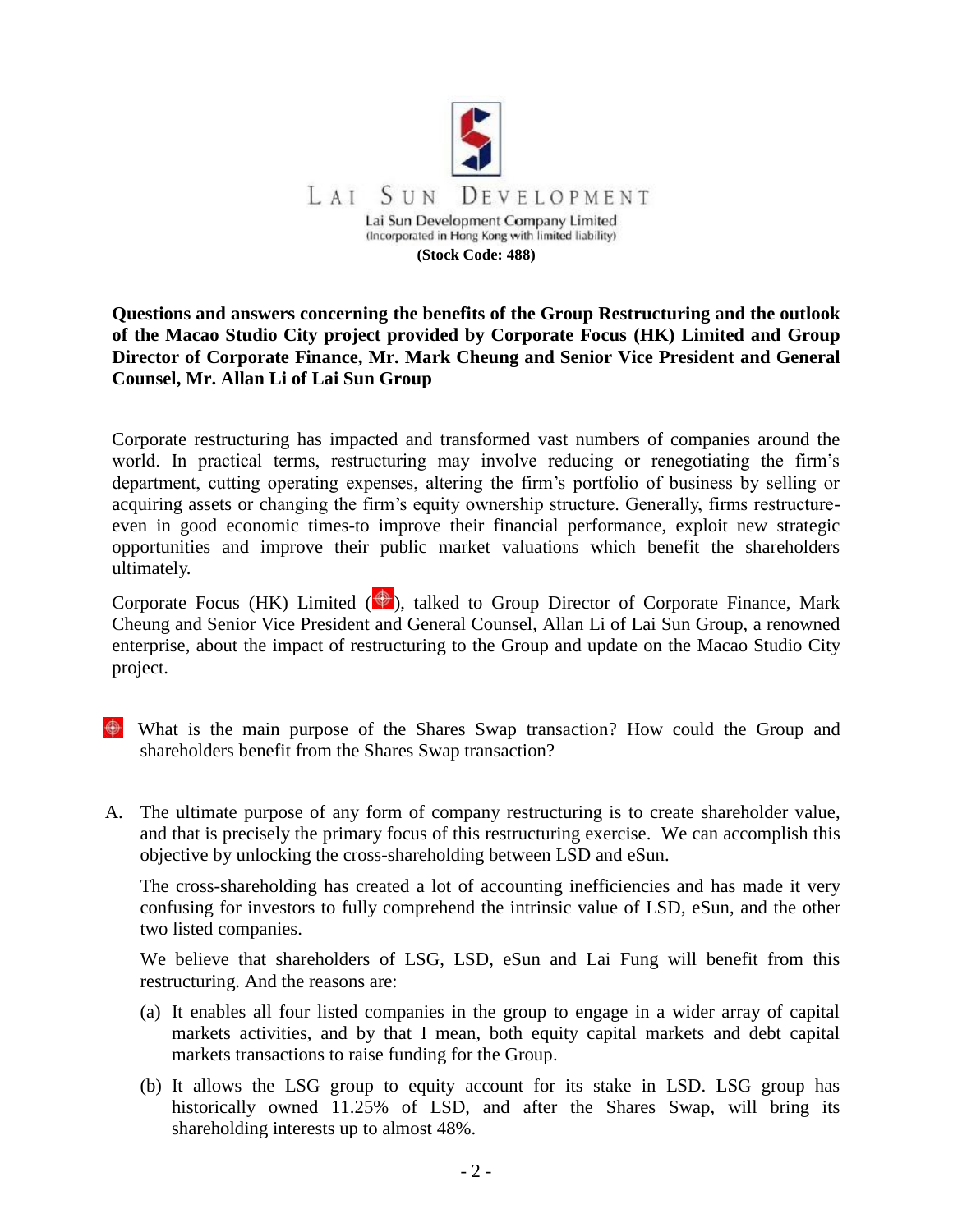- (c) With the cross-shareholding in place, LSD being a HK incorporated company would be barred from increasing its stake in eSun beyond 50%. Going forward, we have a lot more flexibility in looking at future Group restructuring exercises.
- (d) It also allows LSG and eSun to recognise a gain on the disposal of the Lai Fung and the LSD stakes respectively.

Last but not least, we are hoping that the unlocking of the cross-shareholding will lead to an increase in liquidity of our shares, and also a re-rating of each of the companies with the view of narrowing the discount between the market price and the underlying NAVs of the respective companies.

- $\bigoplus$  Is the Shares Swap transaction designed to tighten the control of the group companies thereby avoiding another Passport Capital conflict? (Passport had held an approximate 29% shareholding in eSun and issued an injunction for eSun to issue shares to another independent party.)
- A. The Shares Swap transaction has to a certain extent tightened the Lam Family's control over the listed group although the resultant group structure is by no means bid proof especially since neither the Lam Family nor the Lam Family together with any of LSG, LSD, or eSun own more than 50% shareholding interest in any of the listed companies.

If there is a hostile party wanting to accumulate shares in any of our listed vehicles to mount a hostile takeover, they can still do so. Having said that, the restructuring has made it more difficult for a hostile investor to build a substantial stake and then mount a hostile takeover in any of the listed companies.

It should be noted that the tightening of control over the listed Group is only a by-product. It is not the main purpose of the restructuring exercise, which is to create shareholder value for all.

As far as we are aware, Passport is currently no longer a substantial shareholder (note: same meaning as defined under the Listing Rules) as they have filed a notice on 30 April indicating that they have sold off their approximately 29% stake in eSun.

- $\bigoplus$  Why would LSG want to trade its investment in Lai Fung, which is a predominantly a mainland property player, for increased shareholding interests in Lai Sun Development, a HK property player?
- A. It should be noted that LSG has had an investment in LSD prior to the reorganisation proposal and LSG has always adopted the view that its stake in LSD is held for the long term. Management sees this as an opportunity to increase its shareholding in LSD via the Shares Swap.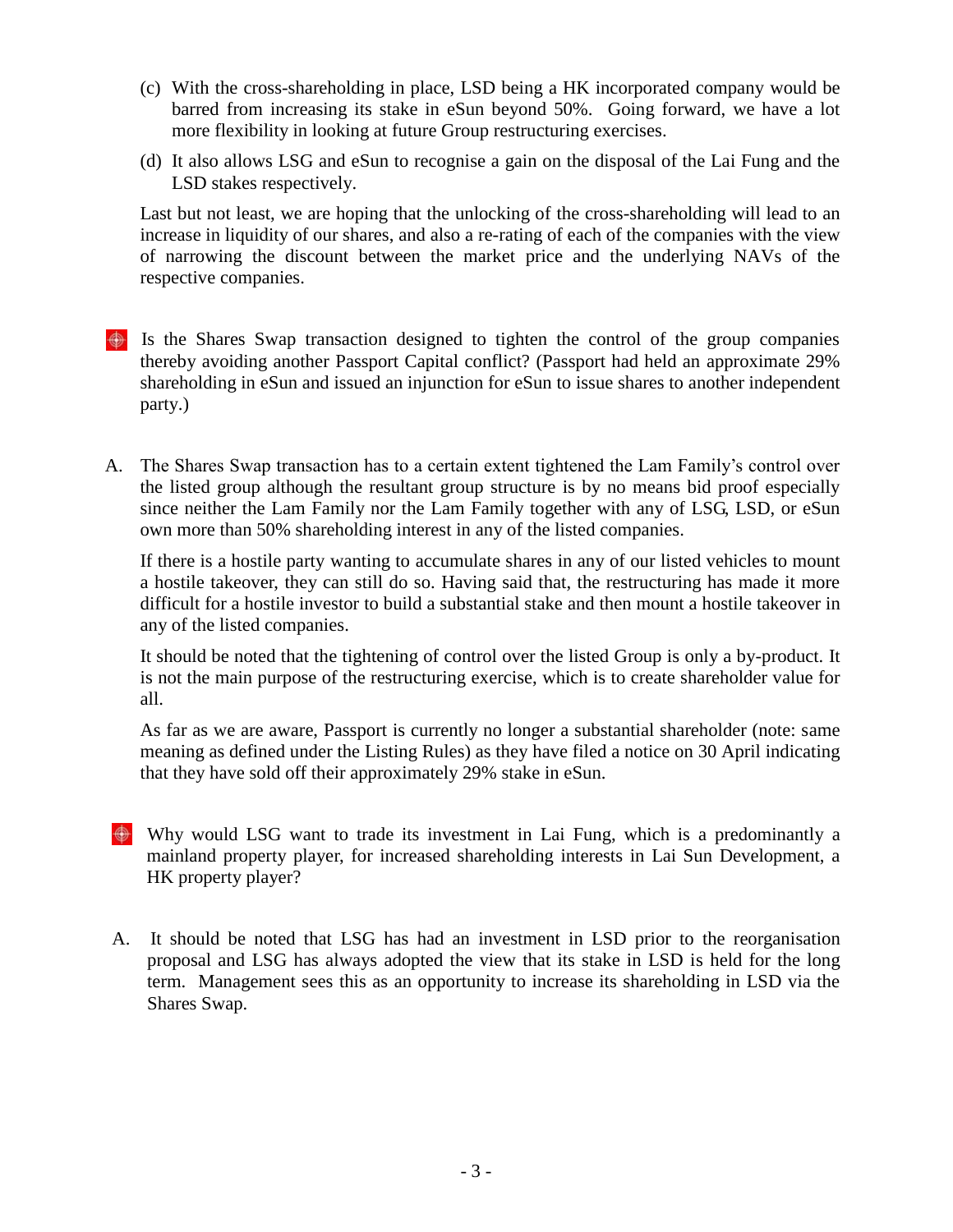LSG's management is also very confident about the prospects of LSD, which has announced an interim profit of HK\$1.3 billion for the six months ended 31 January 2010, and has given a positive profit alert in August and is expected to announce an improvement in its results for the financial year ended 31 July 2010.

LSD itself has a very attractive portfolio of investment properties in Hong Kong that yield a steady stream of rental income; this is very attractive from the perspective of LSG.

Shareholders should not forget that the main rationale for the Group Reorganisation is to create shareholder value through unwinding the cross-shareholding between eSun and LSD.

- $\bigoplus$  Has LSG taken into account the recent Hong Kong government policies on the cooling of the Hong Kong property market when deciding on the timing of this Shares Swap transaction?
- A. The short answer is, yes we have. The recent HK government policies primarily focused on slowing down the rate of increase in residential property prices. But it should be noted that LSD has historically derived a majority of its revenue from property investment activities. LSD itself, as I mentioned in an earlier question, has a very attractive investment property portfolio that comprises mainly Grade A office buildings and commercial/retail podiums. Consequently, LSD is, to a large extent, less affected by the recent HK government policies because they were aimed at the residential sector.

It is expected that LSD will in the foreseeable future, continue to derive a majority of its income from its portfolio of investment properties. LSD will continue to look out for the right opportunities to engage in property development opportunities in Hong Kong.

We currently have two ongoing development projects that are in the residential sector. One is the Oakhill project, and the other is Emerald 28. For the Oakhill project, we had a pre-sale launch in August of this year, and the reception had been fantastic. The sales prices per unit are better than we initially thought, and we have been able to sell as many units as we have originally hoped to sell during the pre-sale launch. So I don't think the government policies have really affected us that much. As regard the Emerald 28 project, it is still early days and we've also launched a pre-sale in the third quarter of this year. Time will tell whether these policies will affect the residential projects of ours.

- $\bigoplus$  Given the uncertainties surrounding the property sectors in Hong Kong and the mainland, (a) why does Lai Sun Garment think this is an appropriate time to propose the Shares Swap transaction, and (b) have Lai Sun Garment and eSun taken into account the respective uncertainties in the two markets when arriving at the consideration of this Shares Swap?
- A. We are the last remaining listed group in Hong Kong with a cross-shareholding structure. The main purpose of the Group Reorganisation is to release the embedded shareholder value that is locked up in the cross-shareholding.

The adjusted net asset value of the Lai Fung Group and the LSD Group based on the current fair market values of the underlying property interests of the respective companies are approximately HK\$9.5 billion and HK\$10.1 billion respectively as at 31 May 2010. On the other hand the current market capitalization of Lai Fung and LSD is approximately HK\$2.2 billion and HK\$2.5 billion respectively; this represents a discount of approximately 77% and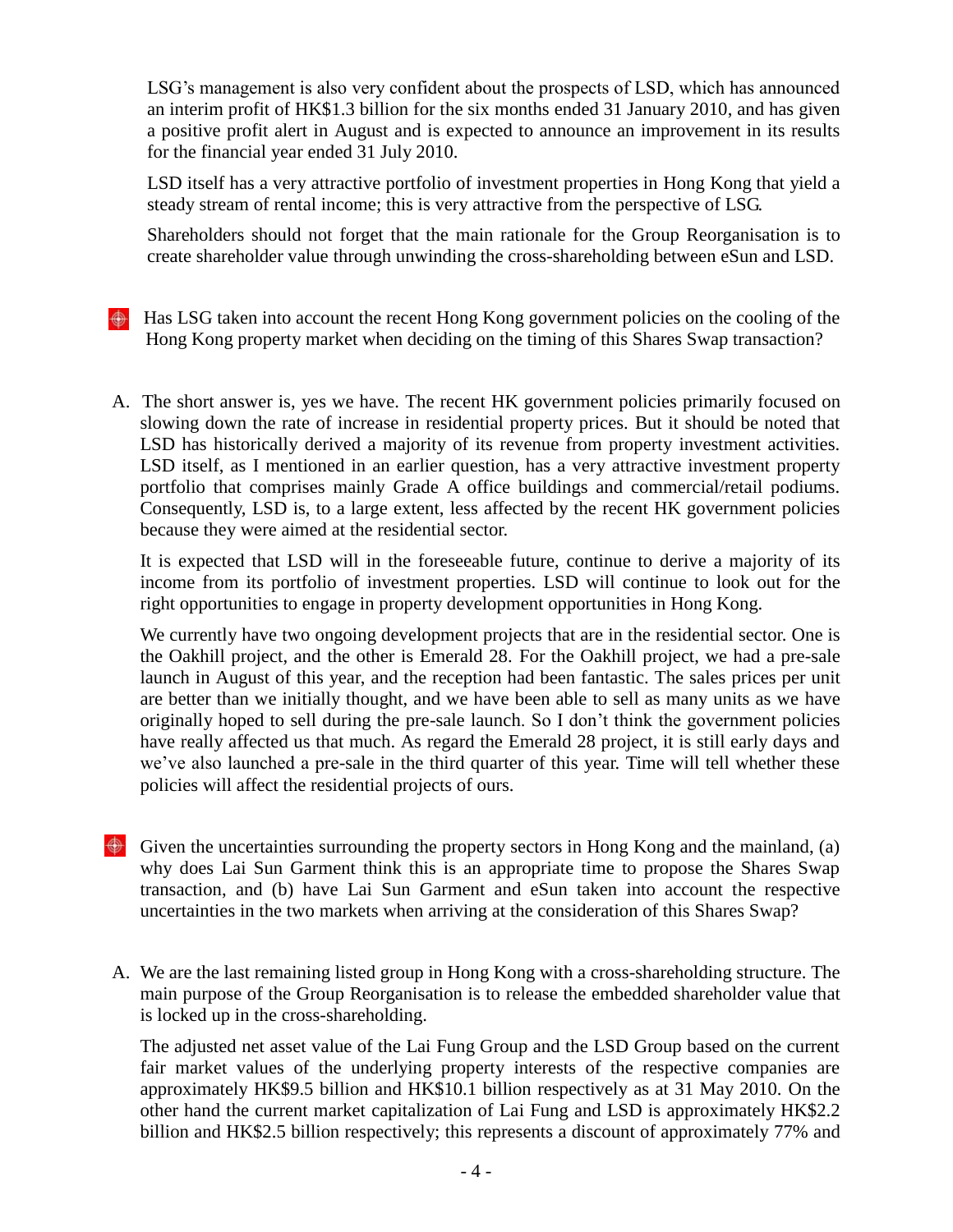75% to the underlying adjusted NAV of the respective companies.

Since both companies are of similar size and are trading at approximately the same relative discount to their underlying adjusted net asset value, the directors believe that this represents as good a time as any to dismantle the cross-shareholding between LSD and eSun.

From a valuation perspective, since both Lai Fung and LSD's core businesses are property development and property investment, it is market norm to value such types of companies by reference to their respective adjusted net asset value. The adjusted net asset value of LSD and Lai Fung is determined by adjusting amongst other things, the fair market values of the underlying property interests of the respective companies. We have appointed independent valuers to determine the fair market values of the properties owned by the two companies. Looking at historical comparable transactions involving the sale of controlling stakes in listed property companies, you will note that almost all of these transactions are priced according to the fair market value of all these companies. And if you ask about the methodology adopted by the valuers, we believe they have taken into account the current market conditions of both markets and have adopted a very objective approach in determining the fair market values of these properties. The basis used by the valuers is consistent with both industry practice and also professional valuation standards.

- **←** The sale of the LSG shareholding in Lai Fung to eSun at a 358% premium (compared to its closing price on 23 July 2010) and the sale of the eSun shareholding in LSD to LSG at a 383% premium (compared to its last trade on 23 July 2010) seems to be set at a high price. It leads to a one-off gain of approximately HK\$1.48 billion to LSG. Was this transaction motivated to improve the LSG bottom line and was it designed to recognize the true underlying values of the group companies?
- A. The market price of the LSD and Lai Fung shares are trading at a substantial discount to their respective adjusted net asset value. Accordingly, we do not believe that the market price of the respective companies' shares is a very good benchmark to use in determining the consideration for the Shares Swap transaction. Hence, the directors felt that it was more appropriate to value LSD and Lai Fung, both of which are property companies, by reference to the fair market values of their underlying property assets. Accordingly, the Lai Fung Consideration Price and the LSD Consideration Price have been determined by reference to the adjusted NAV of the respective companies as adjusted by, amongst other things, the fair market values of the underlying property assets of the respective companies. Although the consideration determined by this method is significantly higher than the market price, I don't think one should look at the magnitude of the premium to the current share price to decide whether the prices are high or low all property companies are valued by reference to the adjusted net asset value of the underlying assets.
- Will LSG consider jointly investing with LSD or Lai Fung on future projects?
- A. There is at present no joint-investment plan between LSG and LSD, or Lai Fung. But as the ultimate holding company of the Lai Sun Group, LSG will focus on its current businesses while maintaining direct exposure to the Hong Kong property market and indirect exposure to the PRC market through LSD and Lai Fung.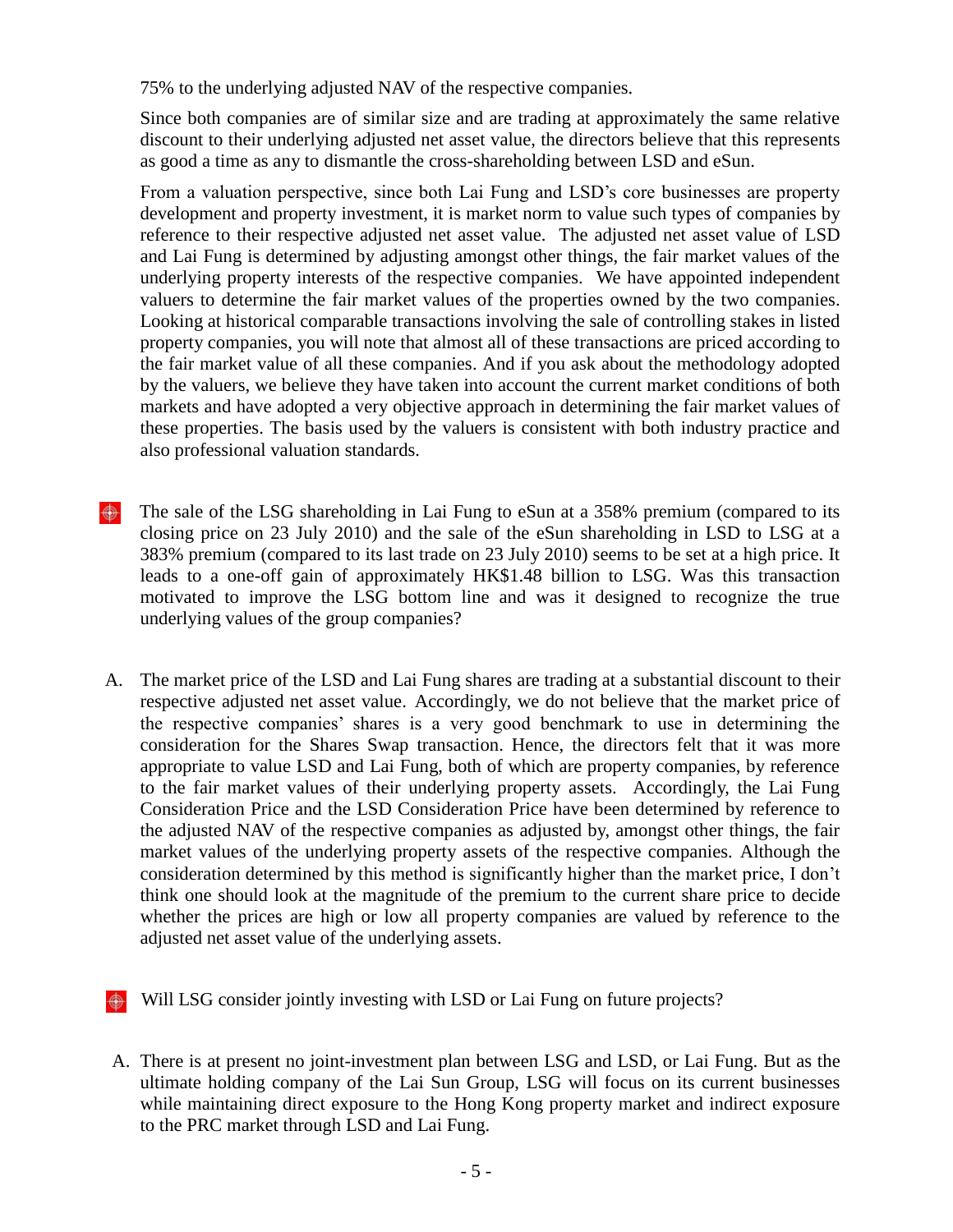Notwithstanding the above, we believe that LSG is open to any future co-investment opportunity with LSD or Lai Fung, provided that the management of the respective companies considers it beneficial to the members of the Group and shareholders as a whole to do so.

The new shareholding structure resulting from this Reorganisation will pave the way for future joint cooperation with LSD and Lai Fung as well as enabling these companies to make more efficient use of the capital markets to raise funding for future large scale projects.

- How does the litigation with Passport affect eSun?
- A. The Passport litigation is a one-off action. In December 2008, eSun entered into a placing agreement for the placing of 120 million new shares at HK\$0.50 each and related warrants. On 22 December, Passport Capital, LLC, the former shareholder of eSun, obtained an interlocutory injunction to prevent the proposed placement from proceeding. The injunction and related interest led to a substantial increase in eSun's share price. As a result of the proceeding, eSun allowed the placement to lapse. The injunction has since been discharged, and the trial has been held. We expect the judgment to be handed down in the 4<sup>th</sup> quarter of this year. While our position is that the placement was properly approved by the eSun board, Passport has challenged that position and at issue is whether the injunction was wrongfully obtained by Passport. As this was a one-off action, there is nothing that prevents the eSun board from proceeding and convening any other fundraising exercises should the appropriate opportunity arise.
- ⊕ Macao Studio City is regarded to be the most important project to eSun and expected to have a significant contribution to the company profit. However, the project has been locked in a legal battle between eSun and New Cotai since October of last year. How does it affect the opening schedule of Macao Studio City?
- A. We regard all our projects are important, but Macao Studio City is particularly important because by scale alone it is our largest investment. Secondly, because it allows the opportunity to work with our joint venture partners and the Macau government in respect of something special, very unique in Macau which, on completion, will be a landmark in a fastdeveloping environment.

The project as you know is now delayed because of the dispute which led to the litigation with our joint venture partner, New Cotai. As a result, we cannot give either a fixed date for the construction to commence, or a date for the scheduled completion. Should we be able to launch the construction, it will be two and a half to three years from the commencement of such construction for the project to become operational.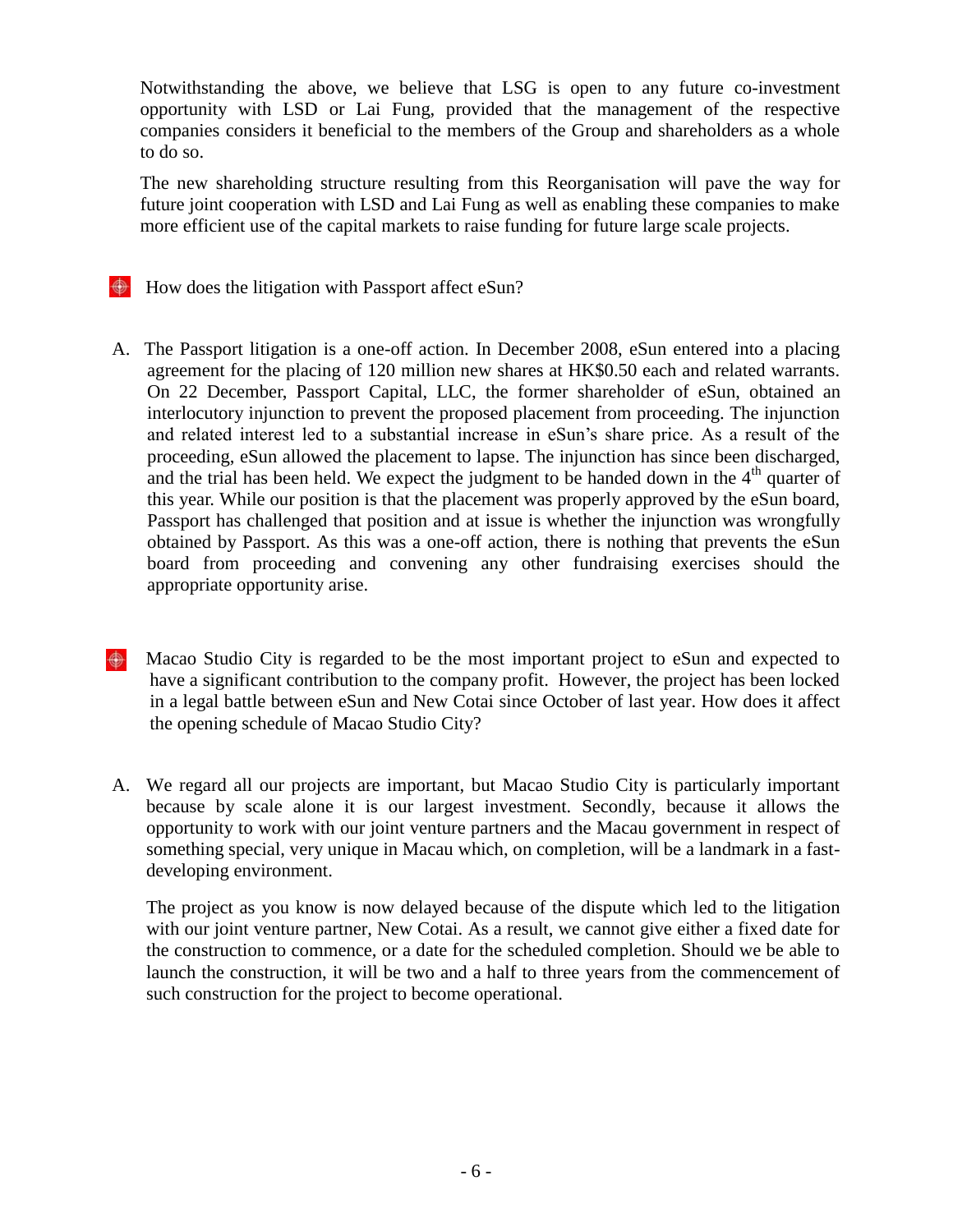#### ⊕ What is the situation with the New Cotai litigation, and how does it affect eSun?

A. The New Cotai litigation is a very complicated piece of litigation that has far-reaching impact on eSun's Macau investment. In the litigation, our subsidiary, East Asia Satellite Television (Holdings) Limited is the plaintiff. The timing and outcome of the case remain inherently uncertain, and the case could take several years to resolve. Our claims include claims for damages against New Cotai for breach of contract, and for inducing breaches of contract. East Asia also claimed that it has suffered unfairly prejudicial conduct concerning the operation of Cyber One Agents Limited, the joint venture entity through which the project is being conducted, in respect of which East Asia seeks an order that New Cotai be required to sell all of its shares to East Asia at a value to be determined by the Court. These proceedings are still at an early stage. On 16 July 2010, the High Court struck out some of the claims made by East Asia (and by the joint venture companies, on a derivative basis) made against individual directors appointed by New Cotai to the board of Cyber One. East Asia has filed an appeal in respect of the decision which is scheduled for hearing by the Hong Kong Court of Appeal in May 2011.

East Asia is also considering the merits of commencing proceedings in other jurisdictions, such as Macau and the British Virgin Islands in circumstances where the High Court has ruled that it will not entertain such proceedings.

The case is very complicated, and the timing and outcome remain inherently uncertain. New Cotai and two other defendants, New Cotai's shareholders, Silver Point Capital, L.P. and Oaktree Capital Management, L.P. have filed a statement of defence on 27 September 2010. If we do go to trial, this would not happen until late 2011 or perhaps 2012. Our directors have given due consideration to the risks involved in commencing the litigation and have chosen to accept them because of their firm conviction in the strength of our core claims. There is a strong belief that pursuit of a litigation strategy is a necessary step to protect the interests of the Company's shareholders and, ultimately, to preserve the potential of our Macao Studio City project.

Due to the ongoing nature of the litigation, it is inappropriate for us to give further information about the litigation. In the meantime, we would continue to explore all potential ways to resolve the dispute so that the project can proceed.

For further information, please contact Corporate Focus (HK) Limited on 25330946, info@corporatefocus.org.

Dated the 29<sup>th</sup> of September 2010